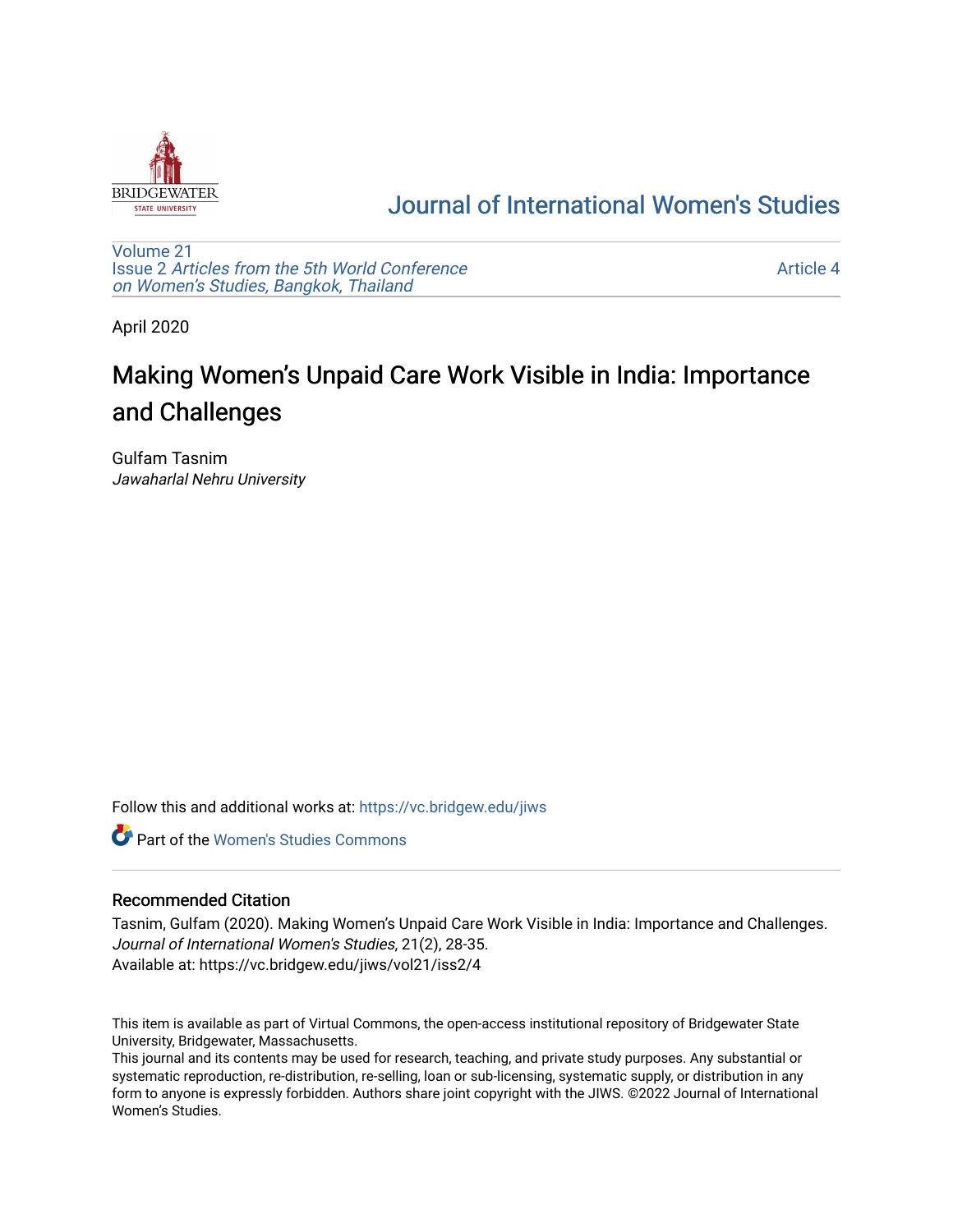#### Tasnim: Making Women's Unpaid Care Work Visible in India

This journal and its contents may be used for research, teaching and private study purposes. Any substantial or systematic reproduction, re-distribution, re-selling, loan or sub-licensing, systematic supply or distribution in any form to anyone is expressly forbidden. ©2020 Journal of International Women's Studies.

#### **Making Women's Unpaid Care Work Visible in India: Importance and Challenges**

By Gulfam Tasnim<sup>[1](#page-1-0)</sup>

#### **Abstract**

From the 1970s onward, the work performed by women within the household was critically examined, and a feminist critique of Marx emerged. The critique was first developed in the Campaign for Wages for Housework, founded in 1972, by Mariarosa Dalla Costa, Selma James and other renowned feminists. A major contribution of this critique was to highlight women's domestic labor in the process of capital accumulation, an issue which Marx did not address. This movement therefore sought to make visible women's work which was naturalized into nonexistence by capitalism. This problem of visibility exists all over the world, and women continue to bear the brunt of unpaid care work; they are perceived as "natural" caregivers and shunned for seeking paid care services. Although this phenomenon is common all over the world, this paper will deal with the importance of making women's unpaid work visible in India, as India is a developing country and more people tend to engage in unpaid subsistence work (production for self-consumption, unpaid work in family enterprises and care related work) in developing countries compared to wealthier countries. Portraying the importance and challenges of making women's unpaid care work visible in India can trigger economic and social development of the country. This paper aims to put forward the value of women's unpaid care work in India, and to pinpoint the obstacles that stand in the way of exposing their unpaid contributions. Considering the context of India this paper will examine the following questions:

- 1. Why is it important to make unpaid care work visible?
- 2. What are the challenges of making unpaid care work visible?

The questions mentioned above will be answered by looking at suitable literature so that theoretical and methodological issues that have emerged can be brought forward and the problems and recommendations can be grasped to arrive at a conclusion.

*Keywords:* Unpaid Care Work, Value, Women's Work, Women's Care Work, Women in India, India, Marxist Feminism

#### **Introduction**

Women all over the world spend more time on unpaid care work than men. Unpaid care work is vital for the functioning of the economy. Despite this, it is still referred to as non-economic labor according to the classification provided by the United Nations System of National Accounts of 1993 (UN-SNA), and remains invisible in mainstream economics. According to the United Nations System of National Accounts of 1993 (UN-SNA), unpaid economic activities include creation of fixed assets for household utilization; production for subsistence; collection of everyday necessities (water, fuel etc.) from common or private lands; collection of raw materials

1

<span id="page-1-0"></span> $1$  Gulfam Tasnim has worked at several NGOs that focus on Women's Rights and Gender Equity. Currently she is pursuing a master's degree in Labour and Development Studies at Jawaharlal Nehru University (JNU). Email: gulfamtasnim@gmail.com

Journal of International Women's Studies Vol. 21, No. 2 April 2020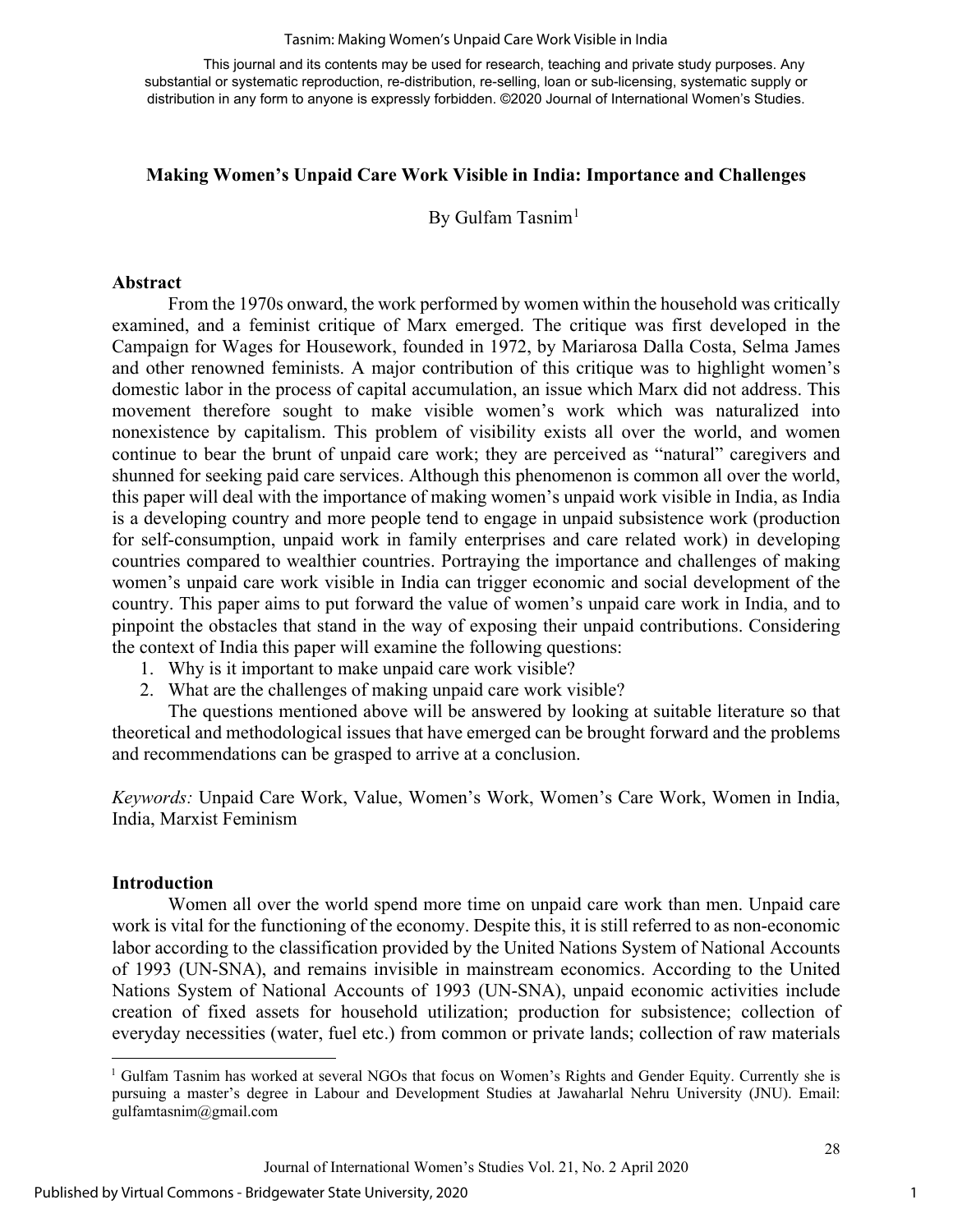for income generating activities and activities such as unremunerated family work that yields products for the market .On the other hand, shopping, cooking, caring for children, volunteer work for community services etc. are classified by the System as non-economic. In developing countries more people engage in unpaid work than in developed ones (Antonopoulos and Hirway, 2010).Majority of women in developing countries have no option but to perform both unpaid economic work such as fetching water, fuel etc. as well as unpaid non-economic work including cooking, caring for the elderly, disabled etc., (here the definitions of unpaid economic and noneconomic work are according to UN-SNA 1993 classification) as public infrastructure fails to provide for basic needs, and also because the poor do not have the ability to pay for privatized services such as child care, elder care, etc. Women in developing countries therefore, suffer from role strain and severe time constraints: they have to take on a number of roles which exert pressure on them and increase the probability of adverse mental health affects (Goode, 1960). They also have very limited to no time for self-development, which leads to chronic poverty. Since these women are burdened with unpaid work, which is not recognized, it is important to pay attention to their unpaid contributions and overcome challenges that stand in the way of making their unpaid work visible.

#### **Select Literature Review**

Nancy Fraser in the essay "Crisis of Care? On the Social-Reproduction Contradictions of Contemporary Capitalism" (Fraser, 2017) explains that capitalism globally underestimates social reproduction, leading to crisis of care which stems from the broader crisis of social reproduction. She explains the process by which the current form of capitalism (financialized capitalism)<sup>[2](#page-2-0)</sup> has created a dualized system of social reproduction that affects women in Global South adversely. Shahra Razavi and Silke Staab in the introductory chapter of the book *Global Variations in the Political and Social Economy of Care* (Razavi and Staab, 2012), also describe the current care arrangement which is beneficial for the well-off but disadvantageous for the poor.

The chapters "Unpaid Work and the Economy" and "Understanding Poverty Insights Emerging from Time Use of the Poor" in the book *Unpaid Work and the Economy: Gender, Time Use and Poverty in Developing Countries* (Antonopoulos and Hirway, 2010) explain why women in developing countries bear an excessive burden of total work and how this issue can be addressed. The chapter by Solita Collas-Monsod titled "Removing the Cloak of Invisibility: Integrating Unpaid Household Services in National Economic Accounts – the Philippines Experience" in the same book highlights the role played by UN-SNA in hiding women's economic contributions and explores the ways of integrating these contributions in national income accounts.

Indira Hirway in the article "Missing Labour Force: An Explanation" (Hirway, 2012) explains the limitations of NSSO surveys in India and suggests complementing NSSO survey data with Time Use (TU) data. Indira Hirway in another article titled "Mainstreaming statistical surveys in national statistical system in India" explains the usefulness of Time Use Surveys (TUS) in facilitating the design of gender equal policies.

Neetha N. in the article titled "Estimating Unpaid Care Work: Methodological Issues in Time Use Surveys" (Neetha, 2010) discusses the limitations in design, scope and methodology of

<span id="page-2-0"></span><sup>&</sup>lt;sup>2</sup> Financialized capitalism of the present era promotes state and corporate disinvestment from social welfare, while recruiting women into the paid workforce, externalizing carework onto families and communities while diminishing their capacity to perform it.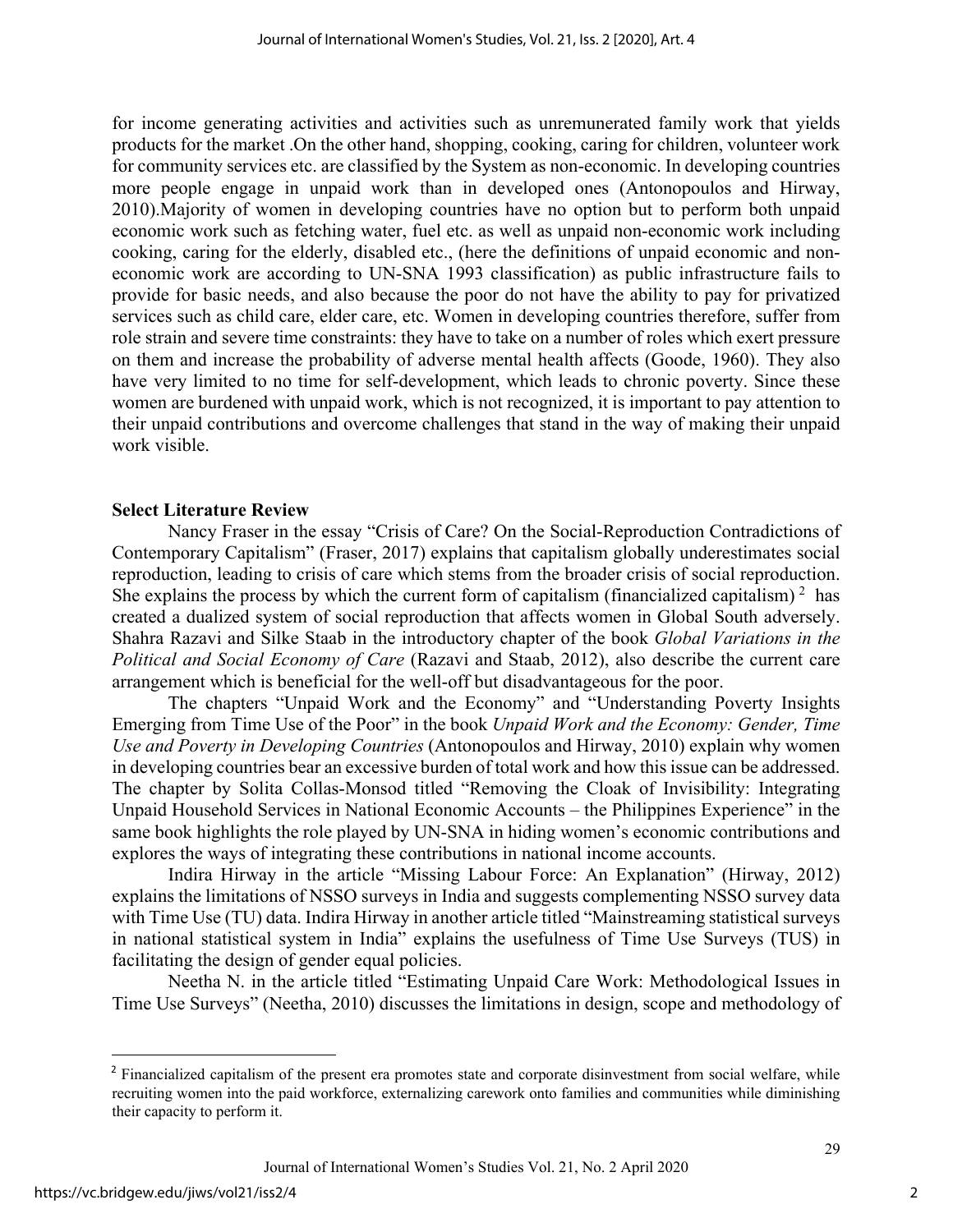TUS in the context of India and highlights the issues that are significant in capturing unpaid care work.

Jayati Ghosh in the book *Never Done and Poorly Paid* (Ghosh, 2009) points out the harsh realities that women in the Indian subcontinent face due to the interaction between structural and conjectural forces which tend to strengthen patriarchy.

Therefore, much work has been done, which focuses on the importance of making unpaid care work visible and the challenges that stand in the way of achieving this goal. This paper will make use of existing literature to present the schools of thought regarding the importance of unpaid care work as well as connect and highlight the key problems and recommendations put forward by scholars in regard to making unpaid care work visible. The thoughts, problems and recommendations will be used to understand the situation of unpaid care work in India.

#### **Problem Statement**

It was not until the 1970s that the work performed by women within the household was critically examined and a feminist critique of Marx emerged (Federici, 2012). The critique was first developed in the Campaign for Wages for Housework by Mariarosa Dalla Costa, Selma James, Leopoldina Fortunati and others, initiated in 1972. A major contribution of this critique was to put forward that although Marx highlighted the role of labor power in capitalist production process, he did not address the issue of women's domestic labor in the process of capital accumulation. Marx identified value producing work with commodity production which meant that his work could not capture the full extent of capitalist exploitation of labor and the fact that wage created a divide between men and women (Federici, 2012).

Societies globally have long assigned women the role of caregiver. Value systems such as the cult of domesticity, which was prevalent in the US and the UK in the 19<sup>th</sup> century, and rituals such as Sati, practiced mainly among Hindu women in South Asia, to name a few have played a significant role in fixing the role of women. The cult of domesticity conjectured that women should stay at home, be pious, pure and submissive, Sati, which translates to 'good wife', is a ritual whereby the widow has selflessly to sacrifice her life by sitting atop her deceased husband's funeral pyre<sup>[3](#page-3-0)</sup>. Well-known philosophers such as Kant and Aristotle have also depicted women as inferior to men and have indicated that women are best suited as homemakers. Patriarchy combined with capitalism has created the impression that the female physique and personality are suited for housework and has also devalued this housework by not recognizing it as work but as a natural attribute of women. The Wages for Housework movement was revolutionary as it attempted to revolt against capital's as well as patriarchy's plan for women. Demanding wages for housework was thus revolting against the plan for women. This movement therefore sought to make visible women's work which was naturalized into nonexistence. Federici wonderfully articulates that if women start demanding wages for the housework that they perform then the fact that housework is equivalent to money for capital will be revealed (Federici, 2012). The movement was not only a movement of white middle class women, Black women played an important part in initiating the first women's liberation movement in the United States. The first campaign for state-funded "wages for housework" was in the guise of Aid to Dependent Children (Aid to Dependent Children program was created by the Social Security Act, and was in effect from 1935 to 1996) and was led by Welfare Mothers Movement, the economic significance of women's reproductive labor was put forward in this movement and "welfare" was declared a women's right (Federici, 2012).

3

<span id="page-3-0"></span><sup>&</sup>lt;sup>3</sup> <https://en.wikipedia.org/wiki/Sati> (see this link for a general summary of the practice of sati).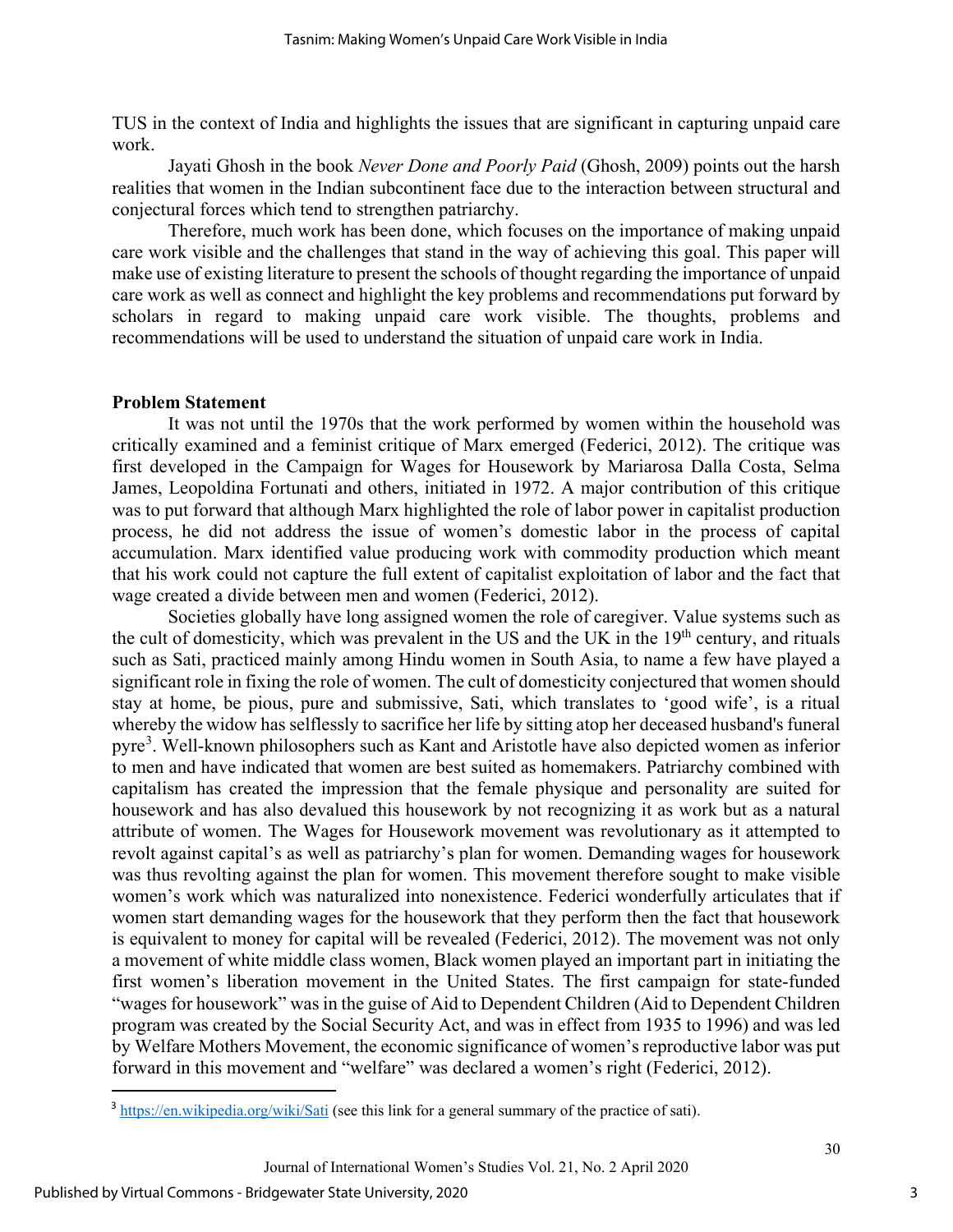Therefore, feminists have clearly put forward the importance of making unpaid care work visible. Although the importance of making unpaid care work visible exists worldwide, this paper will focus only on India as the unpaid work that women in India perform without recognition has implications on the development of India. Women in developing countries such as India end up allocating most of their time in unpaid work, which is harmful to their well-being and leaves little or no time for them to develop their human capabilities by engaging in activities such as studying, skill training etc. which stagnates overall economic development. My paper addresses broadly how the United Nations has failed to realize the objective of the Wages for Housework movement and how this has become a major challenge in making women's unpaid care work visible especially in developing countries such as India. More specifically my paper deals with why it is important to make women's unpaid care work visible in India and what the obstacles are that stand in the way of exposing the unpaid contribution of women in India.

#### **The Importance of Making Women's Unpaid Care Work Visible**

Nancy Fraser (2017) points out that social reproduction is not receiving the importance that it deserves. She points out that capitalism has given rise to a general crisis and one branch of this crisis is social reproduction while the other branches are economic, ecological and political, all these branches intersect with each other. She points out that in recent times the focus has been on the economic and ecological branches leaving social reproduction in the background. This according to Fraser is problematic as the general crisis can only be solved if all the branches receive adequate attention.

The crisis of care according to Fraser stems from the broader crisis of social reproduction. Fraser points out that the current phase of capitalism is encouraging state and corporate disinvestment from social welfare while simultaneously employing women in paid workforce. Therefore, this form of capitalism has successfully externalized care work onto families and communities while reducing their ability to perform it. This has resulted in a dualized system of social reproduction that is commodified for those who can pay for it and privatized for those who cannot. The point that Nancy Fraser makes in this essay has implications for developing countries: this dualized system of social reproduction implies that women from poor regions migrate to sell their care work to privileged women, thereby transferring their familial and community responsibilities to other still poorer caregivers. Razavi and Staab (2012) also describe the trend, whereby care arrangements are influenced by broader processes of change in national and global political economies. This leads poor women to migrate so that they can sell their care work in private homes and public institutions to wealthy families in developed countries. It's important to note that migration isn't only from developing to developed, countries; migration also occurs within India and throughout the developing world, it is common for wealthier women to have their clothes washed, their children looked after by, their meals prepared etc. by hiring women who belong to lower class, caste and also women belonging to minority groups. The well-off are therefore able to satisfy their care needs by hiring underprivileged women but the underprivileged women who migrate have no other option but to transfer their familial and community responsibilities to other poorer family members. The above facts indicate that the burden of unpaid care work falls on the poorest section of society in developing countries.

Indira Hirway and Rania Antonopoulos in the chapter "Unpaid Work and the Economy" in the book *Unpaid Work and the Economy: Gender, Time Use and Poverty in Developing Countries* (Antonopoulos and Hirway, 2010) point out that the stage of economic development is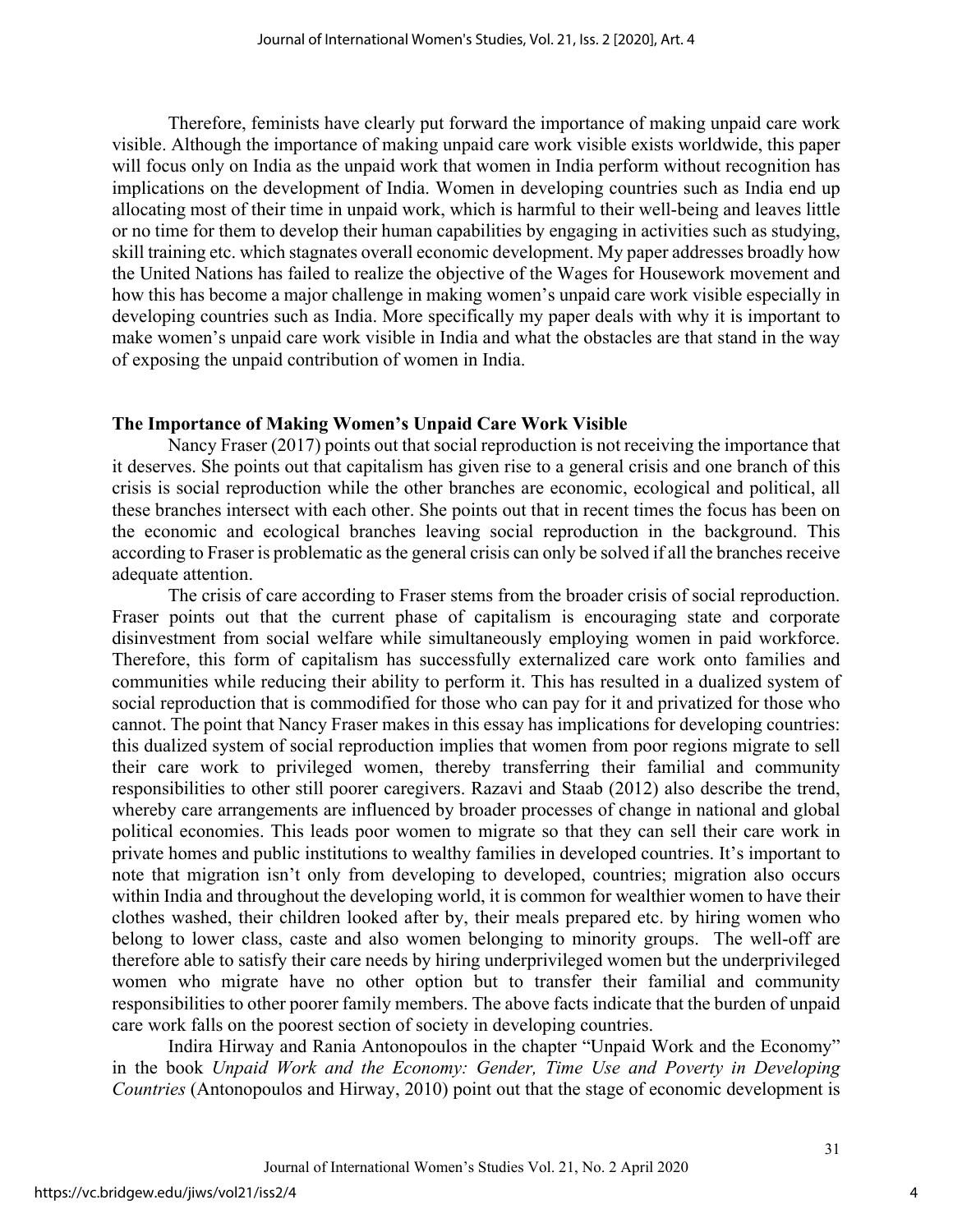an important factor influencing the number of people engaged in unpaid work. In the chapter "Understanding Poverty: Insights Emerging from Time Use of the Poor" of the same book Indira Hirway explains that majority of women in developing countries bear a greater burden of total work as they have to perform care work as well as subsistence work. According to Hirway women in developing countries are burdened with unpaid work as they have to depend on low level of technology, they cannot afford to hire servants and the public provisioning of basic necessities is not satisfactory. This means that women in developing countries have less time and energy for performing paid work, less time for developing their capabilities, suffer from reduced level of well-being and tend to engage their children in unpaid work as they themselves cannot cope with it leading to the reproduction of poverty. The points above suggest that women in developing countries such as India will benefit greatly if their unpaid care work is made visible, as the recognition of this unpaid labor by policymakers will eventually make it possible to incorporate unpaid labor into the country's national accounts.

Hirway is an advocate of Time Use Surveys; and, according to her the NSSO surveys in India do not have the ability to estimate the labor force correctly due to its classification of categories. The people who fall under the categories 92 (attended domestic duties only) and 93 (attended domestic duties and were also engaged in free collection of goods such as vegetables, roots, firewood, cattle feed, etc., and sewing, tailoring, weaving, etc.) are treated as "non-workers" and are assumed to be outside the labor force, meaning that a lot of women remain missing from the labor force (Hirway, 2012). Hirway suggests complementing NSSO survey data with TU data, which will offer a clearer picture of the female labor force. It will also facilitate capturing unpaid care work, as TU data provides in-depth information on time distribution of people between paid and unpaid activities. Hirway contends that making care work visible through Time Use Surveys in India will enable design of polices for gender equality (Hirway, 2009).

#### **The Challenges of Making Unpaid Care Work Visible**

TUS have been conducted in India, the 1998-99 TUS was a standalone survey undertaken by the Central Statistical Organization (CSO). The survey was undertaken in six states: Gujarat, Tamil Nadu, Madhya Pradesh, Haryana, Orissa and Meghalaya. The survey covered 18,628 households and 77,593 people (Hirway, 2010). The households were selected through stratified random sampling. According to Neetha N. (2010) the survey was however more oriented towards improving statistics on labor use and national income and therefore unpaid care work was not prioritized as much as it should have been. Data was collected on the following: activities which were for the market but not captured by conventional surveys, due to conceptual and methodological issues leading to gaps in labor force and/or national income accounts; activities which were economic but non-market oriented and were covered under the production boundary according to 1993 SNA classification, such as production for subsistence; non-market oriented activities which fall under the extended production boundary according to 1993-SNA classification and includes unpaid care work (related to domestic as well as voluntary services); and personal care and leisure time. However, the data collection agencies focused more on the market-oriented activities so non-market activities received secondary importance. Although the non-market activities were recorded, the visibility issue faced difficulty due to the non-comparability of the TU data with other labor force data.

TUS can be of 2 types. One takes the form of interviews also known as stylized approach where respondents are given a pre-defined list of activities and are asked to articulate the amount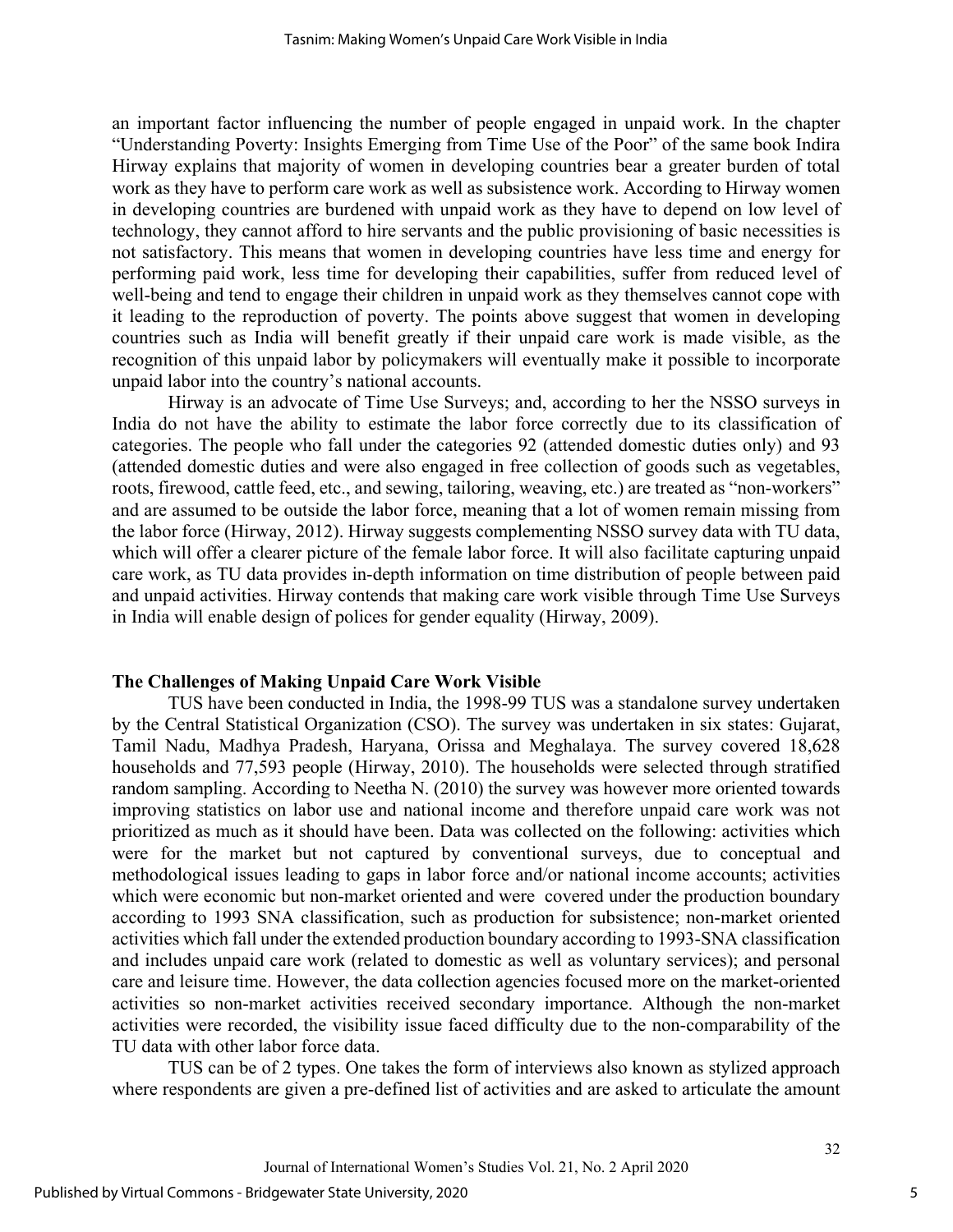of time they spend on each activity over a given period. The other type of TUS follows a diary approach where respondents articulate their activities at different times over a specified period in their own words and these activities are then postcoded. The TUS in 98-99 followed the stylized interview approach, information was collected through three sets of schedules: household characteristics, individual characteristics and the time disposition of selected individuals. The interview approach is more suited to collecting paid economic activities not unpaid activity as unpaid activity is not performed continuously. Pre-defined activities set limitations to understanding unpaid work as unpaid work can be quite diverse.

The CSO survey took into account seasonality and was conducted over a one-year period. The investigators had to collect data from each village within 9 days. The first two days were spent in house listing and household selection, and the third day was used to collect information about the type of days for individuals in selected households. Over the reference week information was collected for any one of the normal days and a weekly variant day, one day recall method was used to record data. However, the quality of data is questionable as the investigators had to extract information from a large number of respondents on a particular day.

The activity classification was also an important factor, 176 activities were incorporated into 9 major groups and 16 two-digit subgroups. However, the activities classified were different from the classification developed by the United Nations Statistics Division (UNSD), which meant that comparison with international surveys was difficult.

The results showed that men in both urban and rural areas spent more time on only SNA work than women. Women spent significant proportions of the day on unpaid care work. The malefemale gap in terms of unpaid care work was sharp, irrespective of rural/urban or interstate difference. Neetha N. points out that unpaid care work may have been underreported by women as many women do not consider these activities important enough to be reported.

Although Neetha N. has put forward the limitations in design, scope, and methodology of TUS in India, the main problem that revolves around the visibility of unpaid care work is the narrow classification provided by UN-SNA 1993. Since 1975, the UN system has shown concern and has taken initiatives for valuing and measuring women's unpaid work. These initiatives, however, are not meeting their desired objectives due to the statistics division. The UN System of National Accounts has been revised three times, first in 1953, then in 1968 and 1993 respectively. In 1993 the revision rendered former unpaid work such as subsistence production, creation of fixed assets for household utilization, gathering water, fuel etc. and other such activities within the SNA production boundary. However, unpaid household activities, do-it-yourself activities, voluntary work, and the services of consumer durables still fell outside and continue to fall outside the SNA production boundary. Solita Collas-Monsod (2010) points out that SNA has covered the economic contributions of women with a cloak of invisibility by using narrow, erroneous definitions and concepts. The reasons given by SNA for not including activities such as cleaning, meal preparation, caring for children and elderly is that the nonmonetary nature of these activities would obscure market activities, would make it difficult to define unemployment, another major reason SNA puts forward is that obtaining market prices for these types of activities is inconvenient. According to Solita Collas-Monsod (2010) the SNA only considers market activities as economic activities which is highly erroneous as it renders producers of non-market activities mostly women as economically inactive whereas their contributions facilitate the participation of their husbands and children in the economy as producers and consumers.

In 1993 the use of satellite accounts was recommended by the UN-SNA for including Non-SNA unpaid work (such as childcare, cooking, shopping etc.) that can be linked to but separate

6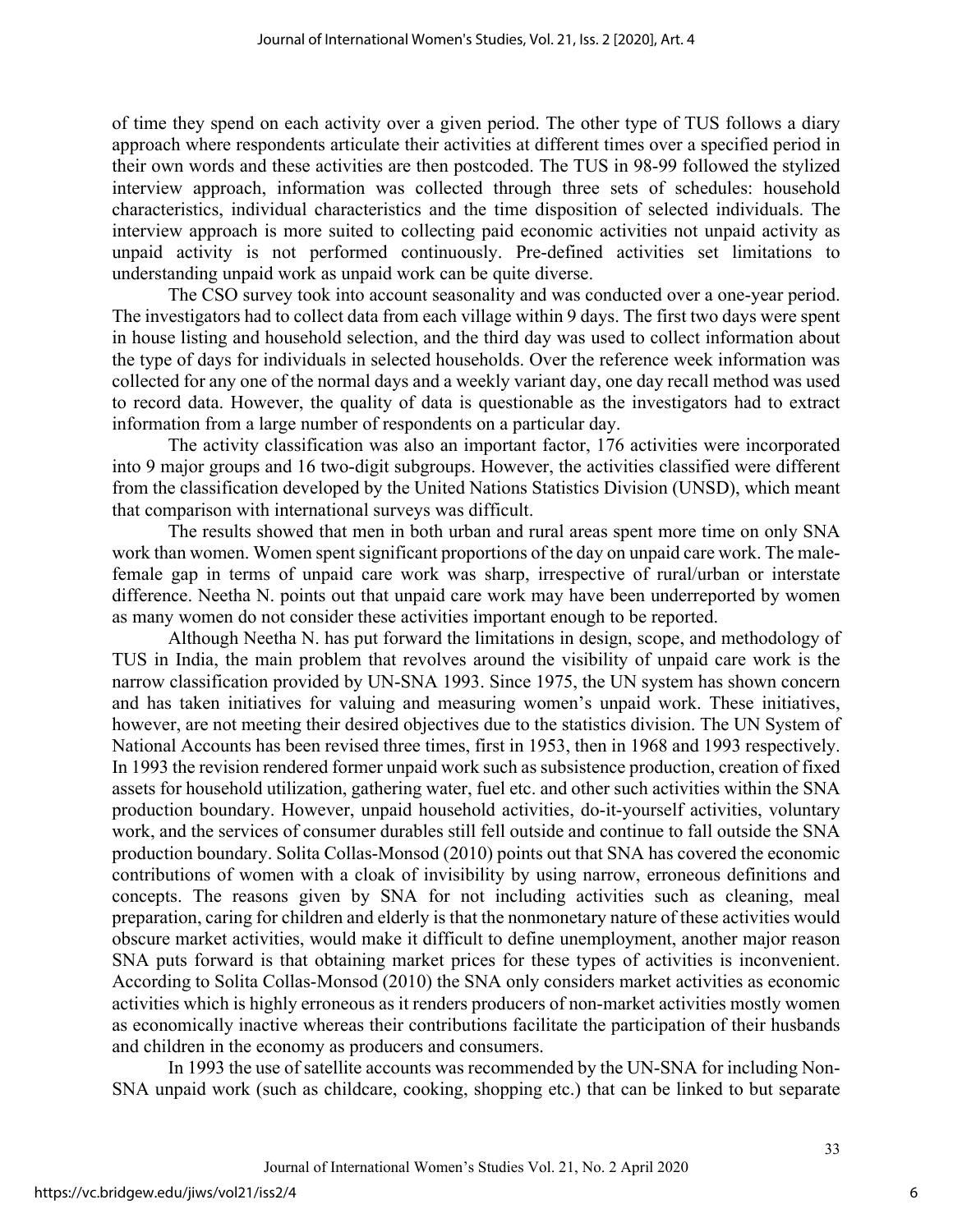from SNA accounts, but this is problematic as it downgrades women's contribution to GDP to a secondary position, which violates gender equality.

Solita Collas-Monsod (2010) suggests ways of eliminating the cloak of invisibility that SNA has wrapped around the economic contributions of women, firstly by incorporating TUS in regular household surveys, secondly using time-use data to generate monetary measures of the value of nonmarket production so that nonmarket production can be integrated into GDP figures, in the current context through the use of satellite accounts, thirdly creating satellite accounts and institutionalizing them and then finally fully incorporating unpaid labor into the country's national accounts. However, all of these seem far-fetched in the context of Indian patriarchy, which continues to dominate public policy. Despite the effort from Indian feminists to make unpaid care work visible, there is still lack of demand from policymakers as they do not understand how to utilize the concerned statistics for more effective decision-making The realities that Indian women face are put forward by Jayati Ghosh in the book *Never Done and Poorly Paid*, she points out that in the Indian subcontinent social and economic practices tend to nourish patriarchy even as public policy is officially oriented towards reducing it.

#### **Conclusion**

From the above discussion it is clear that making unpaid care work visible is easier said than done. Despite the recommendations by researchers and scholars from India and beyond, more effort is needed from the U.N. and other international human rights institutions to think about how to operationalize already known data—patriarchal institutions, male leaders, and too often, elite women, need to be made to understand the importance of making women's unpaid care work visible. Although scholars have recommended TUS as a tool to make visible unpaid care work, it is of importance to note that the measurement aspect dominates TUS which might not lead to a true understanding of care work which is complex. Further Solita Collas Monsod (2010) has pointed out that the national accounting system was based on a model of an advanced industrial economy in which transactions in money are dominant, this sheds light on why developing countries are losers in terms of making women's unpaid care work visible.

The United Nations intervened in the field of feminist politics as the sponsor of women's rights, beginning with the Global Conference on women held in Mexico City in 1975, when it took charge of promoting women's rights at a global level. However, in the process the politics of women's liberation were shaped according to the requirements of international capital and the developing neoliberal agenda (Federici, 2012). All attempts to make unpaid care work visible will fail if classification provided by UN SNA 1993 is used as it renders the economic contribution of women as non-economic; hence, women need to understand the value of their own labor and policymakers need to perceive the benefits of incorporating women's unpaid contributions into a country's national accounts.